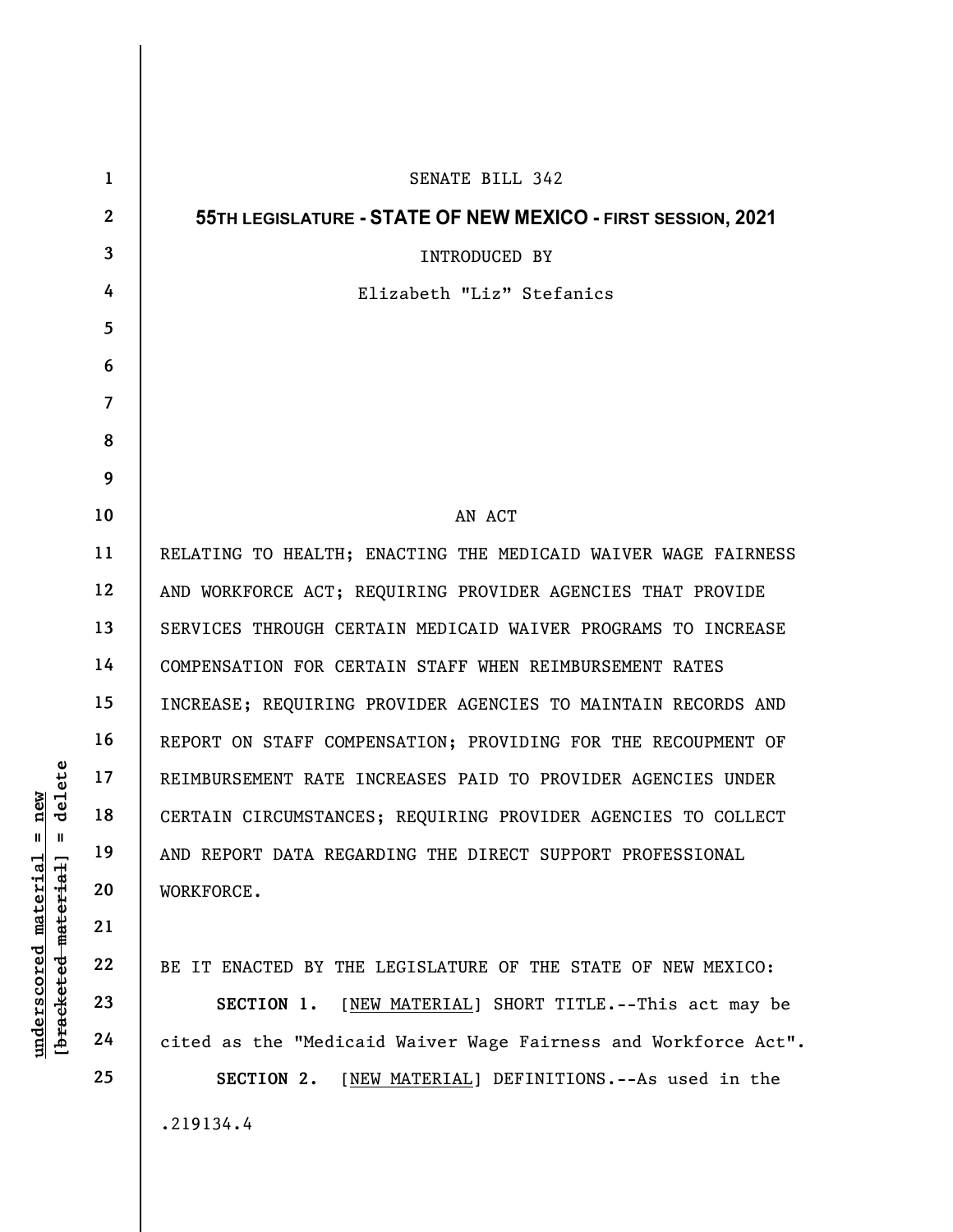1

Medicaid Waiver Wage Fairness and Workforce Act:

2 3 4 5 6 A. "compensation" means any form of monetary payment, employer-paid health and other insurance programs, paid time off, payroll taxes and all other fixed and variable benefits conferred on or received by direct support professional staff;

7

8

9

10

11

13

14

15

16

17

18

19

20

21

22

23

24

25

B. "department" means the department of health;

12 C. "direct support professional" means a person employed by a provider agency who provides a range of supportive services to individuals with an intellectual or developmental disability on a day-to-day basis to enable those individuals to live and work in their communities;

D. "intellectual and developmental disability program" means the developmental disabilities medicaid waiver or the medically fragile medicaid waiver authorized pursuant to Section 1915(c) of the federal Social Security Act and administered by the department;

E. "provider agency" means an entity that:

underscored material material end of the definition of the definition of the definition of the definition of the department;<br>
we can also also also department;<br>
and 22 department;<br>
23 department;<br>
24 provided to individual (1) has entered into a medicaid provider participation agreement with the medical assistance division of the human services department and a provider agreement with the department;

(2) is eligible to be reimbursed for services provided to individuals through an intellectual and developmental disability program; and

 $- 2 -$ 

.219134.4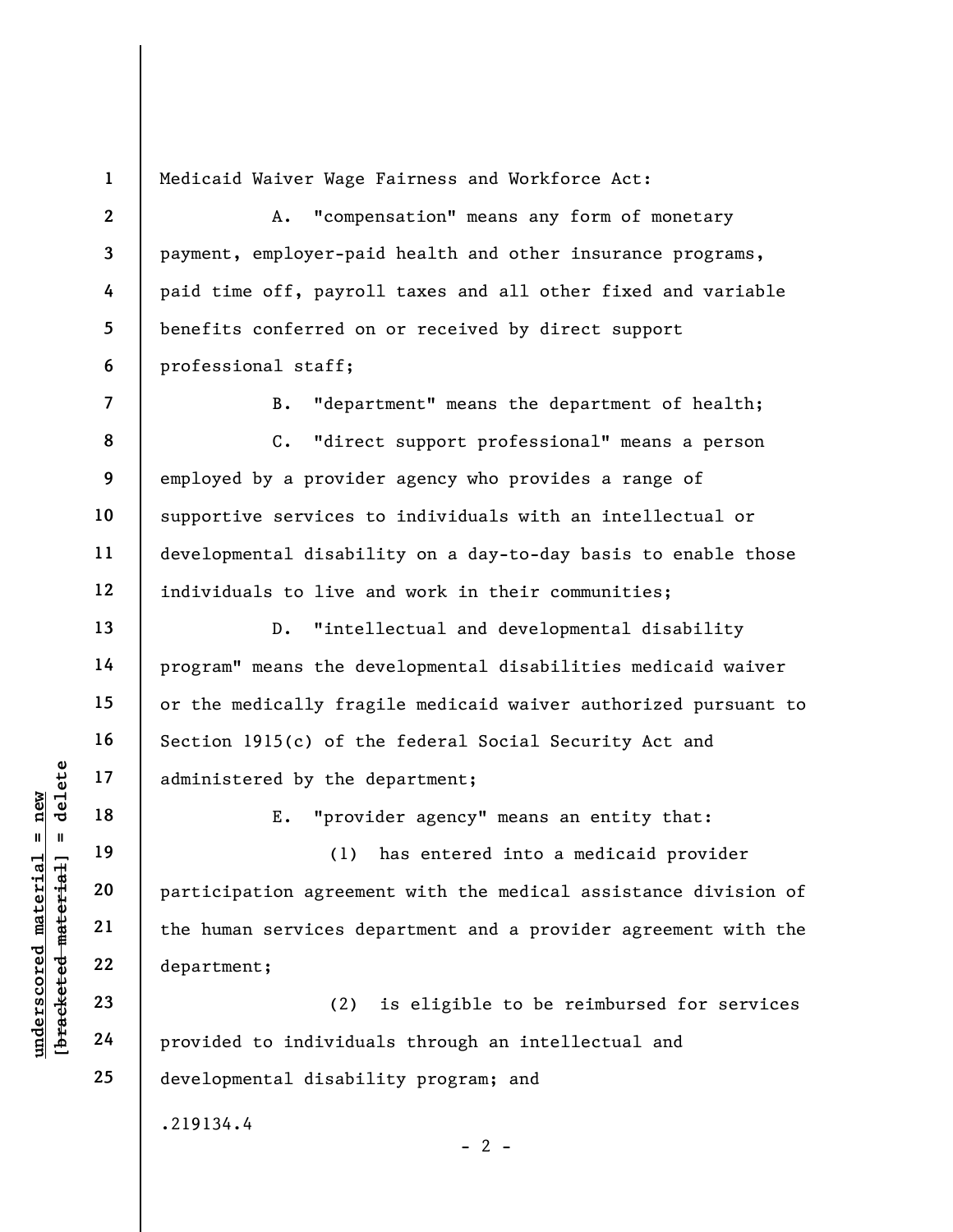(3) employs direct support professionals to furnish services to those individuals with an intellectual or developmental disability; and

F. "reimbursement rate" means the amount of the fee set by the department or by the human services department to compensate entities providing services through an intellectual and developmental disability program.

8 9 10 12 SECTION 3. [NEW MATERIAL] REIMBURSEMENT RATE INCREASES TO BE PASSED ON TO DIRECT SUPPORT PROFESSIONALS.--When the reimbursement rates paid to a provider agency for services provided through an intellectual and developmental disability program and performed by a direct support professional are increased, at least seventy percent of the additional funds shall be used to increase compensation.

underscored material = new [bracketed material] = delete SECTION 4. [NEW MATERIAL] REPORTING TOOL--CREATION-- USE.--The department shall create a reporting tool, and provider agencies shall use the reporting tool to track and report to the department, on a schedule to be determined by the department:

A. how increased reimbursement rates have been used to increase compensation; and

B. data to enable the department to evaluate the status of the direct support professional workforce, including:

(1) the number of full-time and part-time direct support professional staff employed by the provider .219134.4  $-3 -$ 

1

2

3

4

5

6

7

11

13

14

15

16

17

18

19

20

21

22

23

24

25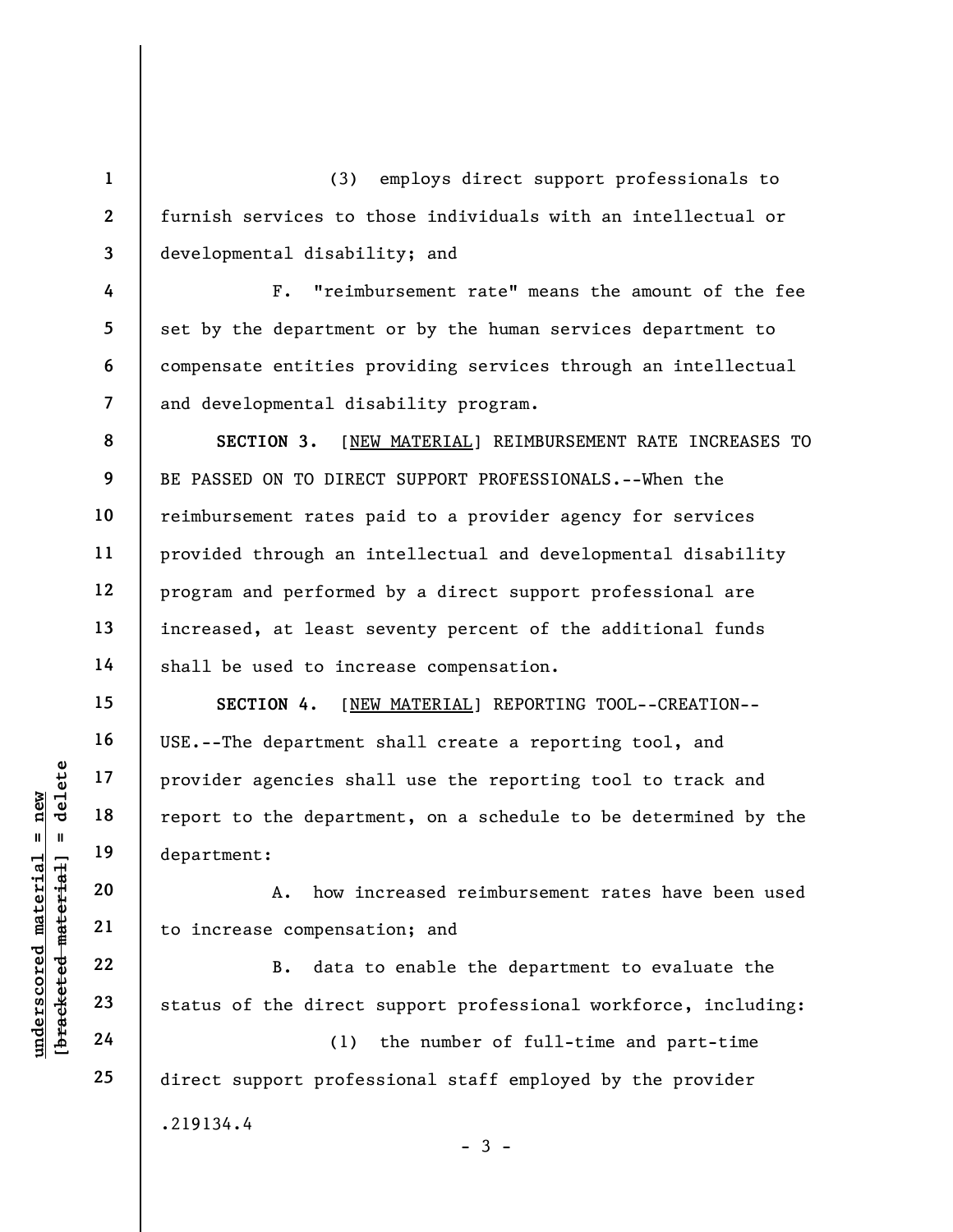understand material material end of the provider agency has not interested material provider agency has not interested material control of the contract of the denging density of the funding to increase or the funding to in 1 2 3 4 5 6 7 8 9 10 11 12 13 14 15 16 17 18 19 20 21 22 23 24 25 agency; (2) measures of employment stability, including vacancy and turnover rates; (3) employee qualifications such as training and certification; and (4) compensation provided. SECTION 5. [NEW MATERIAL] PROVIDER AGENCY RECORDKEEPING REQUIREMENTS--COMPENSATION.-- A. Each provider agency shall: (1) maintain all books, documents, records and other evidence required to support the reporting of information described in Section 4 of the Medicaid Waiver Wage Fairness and Workforce Act for at least three years from the reporting deadline set by the department; and (2) make the information and materials available for inspection by the department or its designee at all reasonable times. B. If the department has reason to believe that a provider agency has not used the required portion of a reimbursement rate increase to increase compensation, as required by Section 3 of the Medicaid Waiver Wage Fairness and Workforce Act, the department may at any time request information from the provider agency on how it used increased funding to increase compensation. SECTION 6. [NEW MATERIAL] RECOUPMENT OF REIMBURSEMENT .219134.4 - 4 -